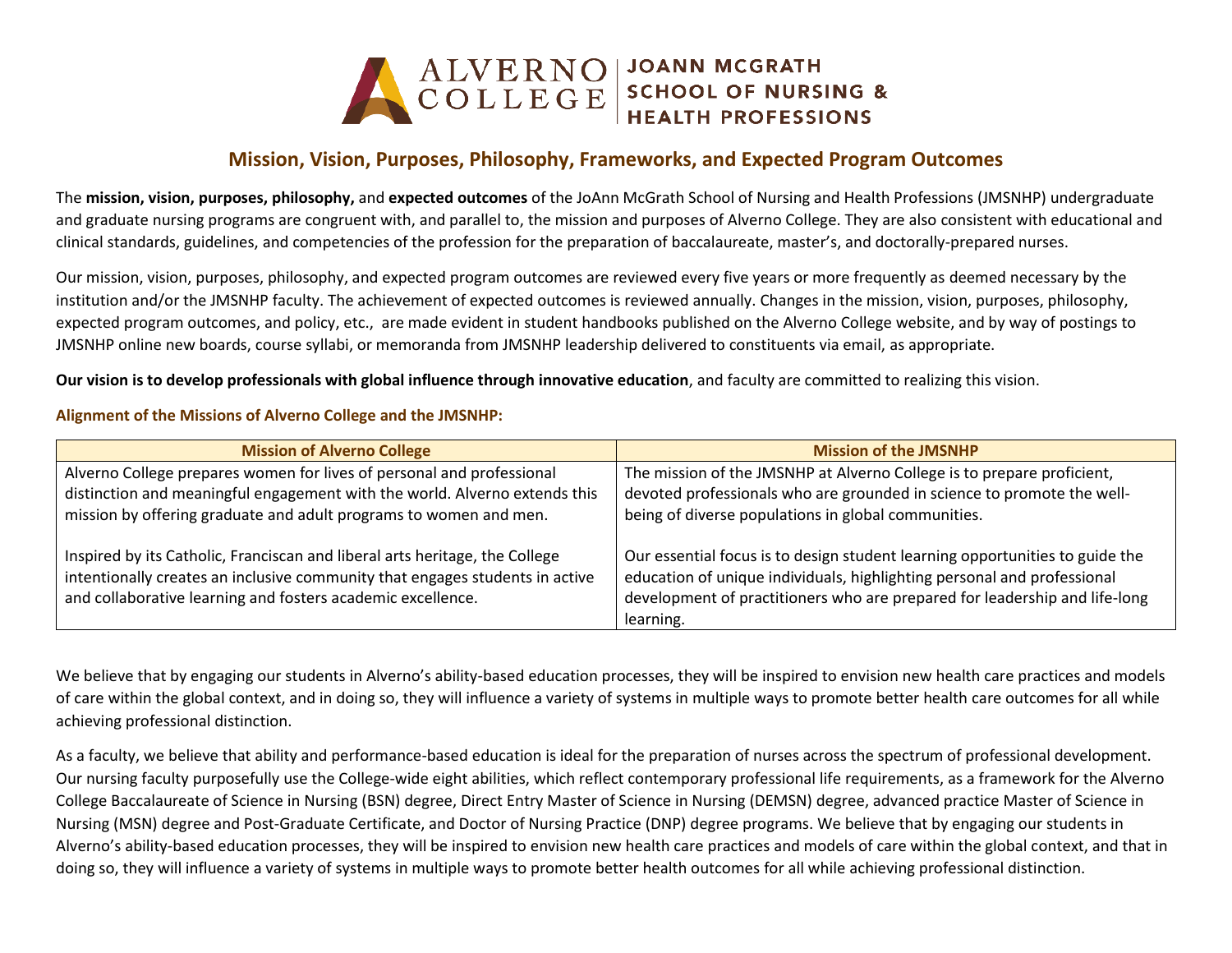#### **Purposes of Alverno College and the JMSNHP Undergraduate and Graduate Nursing Programs:**

#### *Purposes of Alverno College:*

- Creating a curriculum: Designed by Alverno faculty, the sole purpose of the curriculum is meeting students' educational goals through a philosophy and program of education. The curriculum is abilities-based and focused on student outcomes integrated in the liberal arts approach. It is rooted in Catholic tradition and designed to foster leadership and service in the community. It is flexible, to accommodate students' educational goals and diverse responsibilities. It is affordable, to accommodate students' varied economic circumstances.
- Creating a community of learning: The personal and professional development of students requires an environment of expectations for all- faculty, staff, and students. Alverno has built a community of learning in which all functions of the College support students in meeting explicit expectations. Alverno faculty, staff and students are committed to stating and achieving goals for the benefit of the community in which they serve.
- Creating ties to the community: The College continues to develop and foster relationships with business, nonprofit organizations, and professionals in various industries. These relationships help the College to understand and meet the needs of a changing workplace, effectively preparing students not only for career entry, but to become leaders.
- Creating relationships with higher education: The ever-changing nature of higher education demands innovations, development and flexibility. It is the mission of Alverno faculty and staff to be dedicated to the development of undergraduate and graduate education, and to be receptive to the evaluation of teaching methods and scholarly and research activities.

*Purposes of JMSNHP Undergraduate Nursing Programs:* To provide direction for the School as well as a means of evaluating the level of attainment of its goals at any given time. The purposes are consistent with those of the College.

*Purposes of JMSNHP Graduate Nursing Program:* To provide advanced programs of study in nursing and opportunities for personal development that enable graduates to maximize their scope of practice to positively impact the health of individuals, families, and communities; improve healthcare quality and accessibility, especially to vulnerable populations; and advance the nursing profession. In doing so, graduate nursing faculty provide direction for the School consistent with the purposes of the College.

#### **All JMSNHP Program Offerings Operate Under the Same Philosophy**

The faculty of the Alverno College JMSNHP believes the focus of our work is the learner's personal and professional development. We prepare a professional who is compassionate, ethical, proactive, proficient, and dedicated to lifelong learning in our diverse and ever-changing global communities.

An ability-based curriculum underlies the art and science of nursing education. Founded on the liberal arts, the curriculum integrates human connection, science, and technology to promote health and intervene holistically to human responses. Through innovative learning experiences, we assist the learner to cultivate, apply, and transfer comprehensive knowledge, skills, and abilities that lead to reflective practice.

Alverno faculty and staff believe educations goes way beyond knowing to being able to do what one knows. Sensitive to unique learning needs, nursing faculty commit to performance-based, multidisciplinary educational practice including public criteria, feedback, and self-assessment. Developmental and varied experiences contribute to learning and increasing professional competence.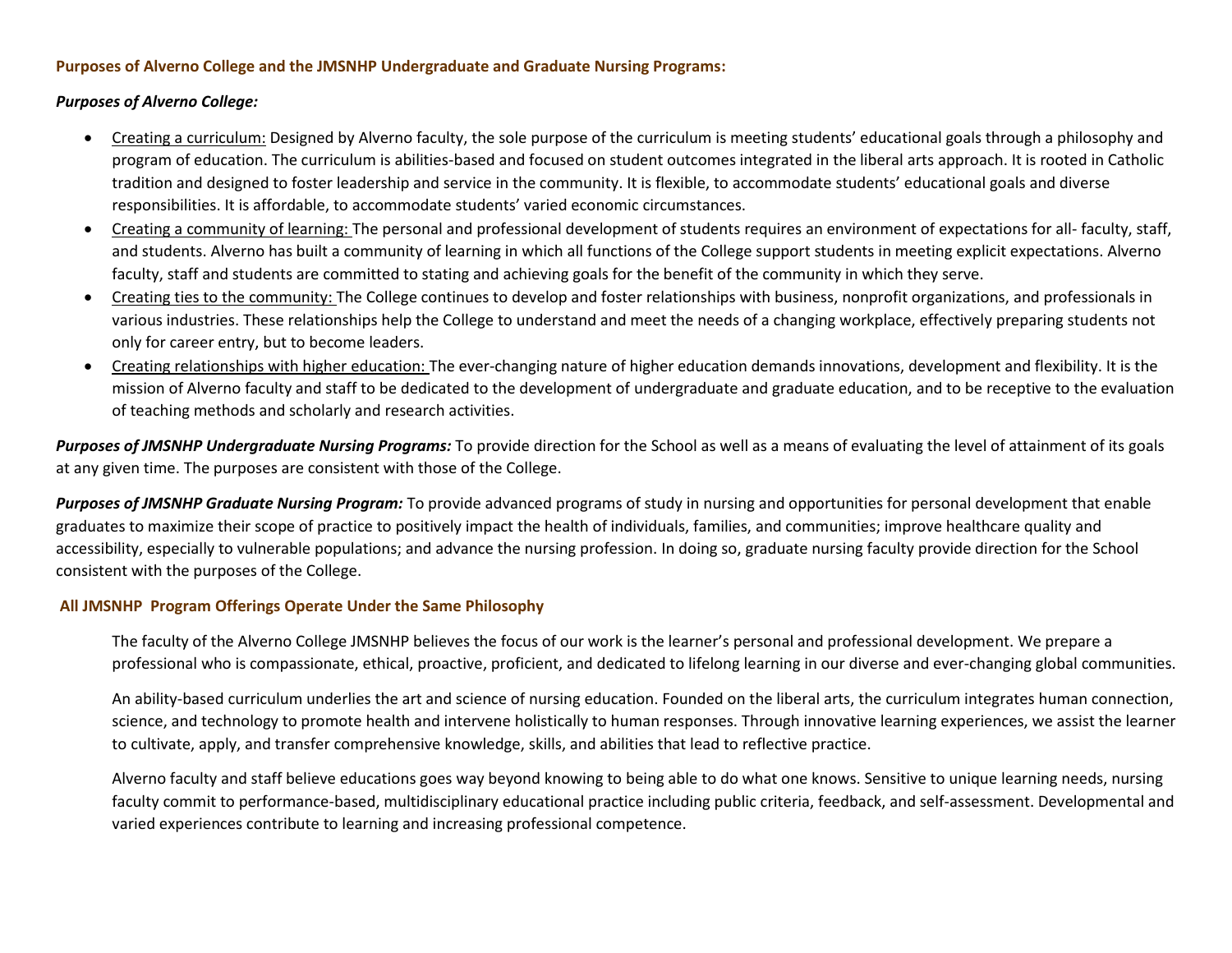The teaching/learning process is a collaborative partnership among learners, educators, health care systems, and the broader community. Educators and learners are mutually responsible to take ownership of, and actively engage in, learning experiences. Curricula continually evolve to incorporate current theory, research science, standards, and evidence-based practices.

As accomplished educators, learners, researchers, practitioners, and socialized professionals, Alverno faculty serve as role models of lifelong learning. Our goal is to promote a process of teaching and learning that provides guidance to students in the development of career goals and advancement of nursing.

# **Expected Program Outcomes**

Alverno College upholds the principle that educators are responsible for making learning more available by articulating outcomes and making them public. At Alverno, the **outcomes are defined as abilities** that involve the whole person, are teachable, can be assessed, transfer across settings, and are continually reevaluated and re-defined. These abilities are: 1) *Communication,* 2) *Analysis,* 3) *Problem-Solving,* 4) *Valuing in Decision-Making,* 5) *Social Interaction,* 6) *Developing a Global Perspective,* 7) *Effective Citizenship,* and 8) *Aesthetic Engagement.* Our BSN (baccalaureate and RN-BSN), DEMSN, advanced-practice MSN *(AGPCNP, AGACNP, Dual AGPCNP/AGACNP, CNS, FNP, NNP, and PMHNP)* and DNP degree program outcomes and Post-Graduate Certificate *(AGPCNP, AGACNP, CNS, FNP, NNP, and PMHNP)* program outcomes incorporate each of the Alverno Abilities as shown in the table below.

# **Key Linkages between the Alverno Abilities and BSN, DEMSN, MSN, and DNP Program Outcomes:**

| <b>Alverno College</b><br><b>Institutional Outcomes:</b><br><b>The Abilities</b>                                                                 | <b>BSN Program</b><br><b>Outcomes</b>                                                                                                         | <b>DEMSN Program</b><br><b>Outcomes</b>                                                                                                             | <b>Advanced Practice MSN</b><br><b>Degree and Post-</b><br><b>Graduate Certificate</b><br><b>Program Outcomes</b>                              | <b>DNP Program</b><br><b>Outcomes</b>                                                                                                                   |
|--------------------------------------------------------------------------------------------------------------------------------------------------|-----------------------------------------------------------------------------------------------------------------------------------------------|-----------------------------------------------------------------------------------------------------------------------------------------------------|------------------------------------------------------------------------------------------------------------------------------------------------|---------------------------------------------------------------------------------------------------------------------------------------------------------|
| 1. Communication makes meaning<br>of the world by connecting people,                                                                             | The BSN and RN-BSN degree<br>program graduate:                                                                                                | The DEMSN degree program<br>graduate:                                                                                                               | In the role of the advanced<br>practice nurse, the MSN<br>degree program graduate and                                                          | The DNP degree program<br>graduate:                                                                                                                     |
| ideas, books, media, and<br>technology.                                                                                                          | 1. Communicates and<br>collaborates effectively                                                                                               | 1. Exhibits mastery of<br>communication skills in                                                                                                   | post-master's certificate<br>program graduate:                                                                                                 | 1. Applies advanced<br>communication and                                                                                                                |
| 2. Analysis develops critical and<br>independent thinking.                                                                                       | and professionally using a<br>variety of modes.<br>(Communication, Social                                                                     | multiple modes to build<br>crucial inter-professional<br>team relationships that                                                                    | 1. Exhibits mastery of<br>communication skills in<br>multiple modes to build                                                                   | leadership skills with<br>interprofessional health<br>care teams to create and                                                                          |
| 3. Problem-Solving helps define<br>problems and integrate resources to<br>reach decisions, make<br>recommendations or implement<br>action plans. | Interaction)<br>2. Applies leadership<br>concepts and skills<br>grounded in professional<br>standards to support<br>innovation and adaptation | promote collaboration to<br>ensure safe and effective<br>outcomes. (Communication,<br>Analysis, Valuing in Decision-<br>Making, Social Interaction) | crucial inter-professional<br>team relationships that<br>promote collaboration<br>to ensure safe and<br>effective outcomes.<br>(Communication, | evaluate health care<br>delivery systems.<br>(Communication, Analysis,<br>Valuing in Decision-<br>Making, Social Interaction,<br>Effective Citizenship) |
| 4. Valuing in Decision-Making<br>approaches moral issues by<br>understanding the dimensions of                                                   | in evolving health care<br>systems (Analysis,                                                                                                 | 2. Provides holistic, patient-<br>focused, evidence-based<br>care. (Problem-Solving,<br>Valuing in Decision-Making,                                 | Analysis, Valuing in<br>Decision-Making, Social<br>Interaction)                                                                                | 2. Applies scientific<br>evidence, theories, and<br>practice methods to                                                                                 |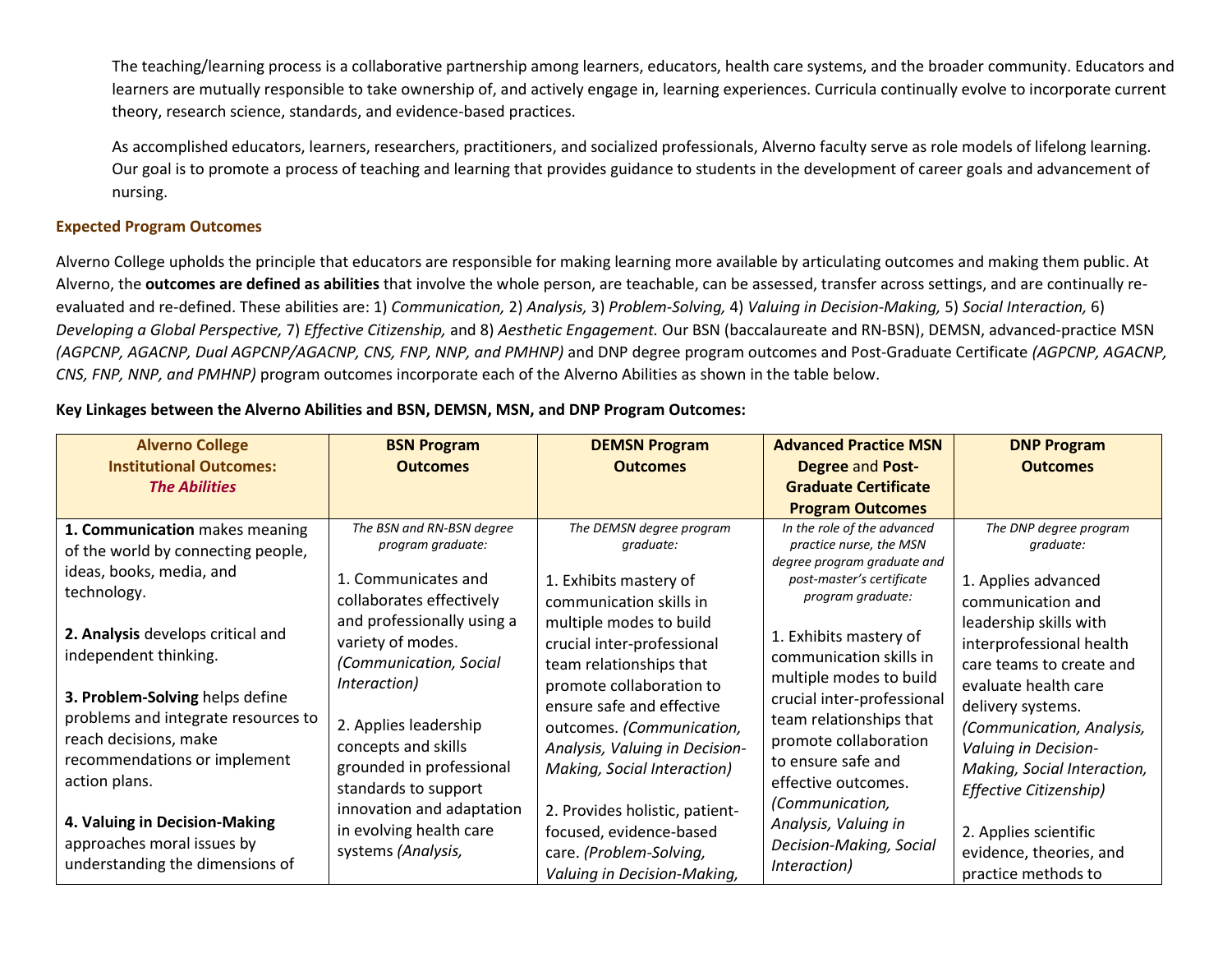| personal decisions and accepting      | Problem-Solving, Effective   | Social Interaction, Aesthetic   |                           | develop and evaluate         |
|---------------------------------------|------------------------------|---------------------------------|---------------------------|------------------------------|
| responsibility for the consequences.  | Citizenship)                 | Engagement)                     |                           | health care models to        |
|                                       |                              |                                 | 2. Provides holistic,     | improve health care          |
| 5. Social Interaction facilitates     | 2. Integrates theories and   | 3. Evaluates and applies        | patient-focused,          | delivery. (Analysis,         |
| results in group efforts by eliciting | evidence-based practice      | informatics using current and   | evidence-based care.      | Problem-Solving, Effective   |
| the views of others to help           | using multiple ways of       | evolving technology to          | (Problem-Solving,         | Citizenship)                 |
| formulate conclusions.                | thinking to promote,         | facilitate and enhance          | Valuing in Decision-      |                              |
|                                       | restore, and maintain        | optimal clinical care and       | Making, Social            | 3. Leads in the vision,      |
| 6. Developing a Global Perspective    | optimum health of diverse    | organizational decision-        | Interaction, Aesthetic    | development,                 |
| requires understanding of and         | individuals, families,       | making. (Analysis, Problem-     | Engagement)               | implementation, and          |
| respect for the economic, social, and | communities, systems, and    | Solving, Effective Citizenship) |                           | evaluation of patient-       |
| biological interdependence of global  | global populations.          |                                 | 3. Evaluates and applies  | centered care delivery       |
| life.                                 | (Problem-Solving, Valuing    | 4. Skillfully engages in        | informatics using         | approaches that ensure       |
|                                       | in Decision-Making,          | collaborative and trans-        | current and evolving      | ethical stewardship,         |
| 7. Effective Citizenship involves     | Developing a Global          | disciplinary leadership to      | technology to facilitate  | accountability, quality, and |
| making informed choices and           | Perspective, Effective       | (re)construct strategies for    | and enhance optimal       | patient safety. (Problem-    |
| developing strategies for             | Citizenship, Aesthetic       | innovative and                  | clinical care and         | Solving, Valuing in          |
| collaborative involvement in          | Engagement)                  | transformative change in        | organizational decision-  | Decision-Making, Social      |
| community issues.                     |                              | complex health care settings.   | making. (Analysis,        | Interaction, Effective       |
|                                       | 3. Integrates a global       | (Social Interaction, Problem-   | Problem-Solving,          | Citizenship, Aesthetic       |
| 8. Aesthetic Engagement: Integrates   | perspective with an          | Solving)                        | Effective Citizenship)    | Engagement).                 |
| the intuitive dimensions of           | understanding of self and    |                                 |                           |                              |
| participation in the arts with        | others within the shared     | 5. Synthesizes current and      | 4. Skillfully engages in  | 4. Critically analyzes and   |
| broader social, cultural, and         | environment to promote       | emerging science and theory     | collaborative and trans-  | translates evidence-based    |
| theoretical frameworks.               | health and well-being.       | to design ethical and cost-     | disciplinary leadership   | research into practice to    |
|                                       | (Developing a Global         | effective approaches to care    | to (re)construct          | optimize health care         |
|                                       | Perspective, Social          | that consider the uniqueness    | strategies for innovative | outcomes and reduce          |
|                                       | Interaction, Aesthetic       | of individuals, families,       | and transformative        | disparities. (Analysis,      |
|                                       | Engagement)                  | communities and                 | change in complex         | Problem-Solving, Valuing in  |
|                                       |                              | populations. (Analysis,         | health care settings.     | Decision-Making,             |
|                                       | 5. Promotes a culture of     | Valuing in Decision-Making,     | (Social Interaction,      | Developing a Global          |
|                                       | quality, safety, and         | Aesthetic Engagement)           | Problem-Solving)          | Perspective)                 |
|                                       | inclusiveness through        |                                 |                           |                              |
|                                       | mindful practice of          |                                 | 5. Synthesizes current    | 5. Demonstrate leadership    |
|                                       | continuous quality           |                                 | and emerging science      | in the selection, use,       |
|                                       | improvement (Problem-        |                                 | and theory to design      | evaluation, and design of    |
|                                       | Solving, Social Interaction) |                                 | ethical and cost-         | information                  |
|                                       |                              |                                 | effective approaches to   | systems/technology for       |
|                                       |                              |                                 | care that consider the    | improvement and              |
|                                       |                              |                                 | uniqueness of             | transformation of health     |